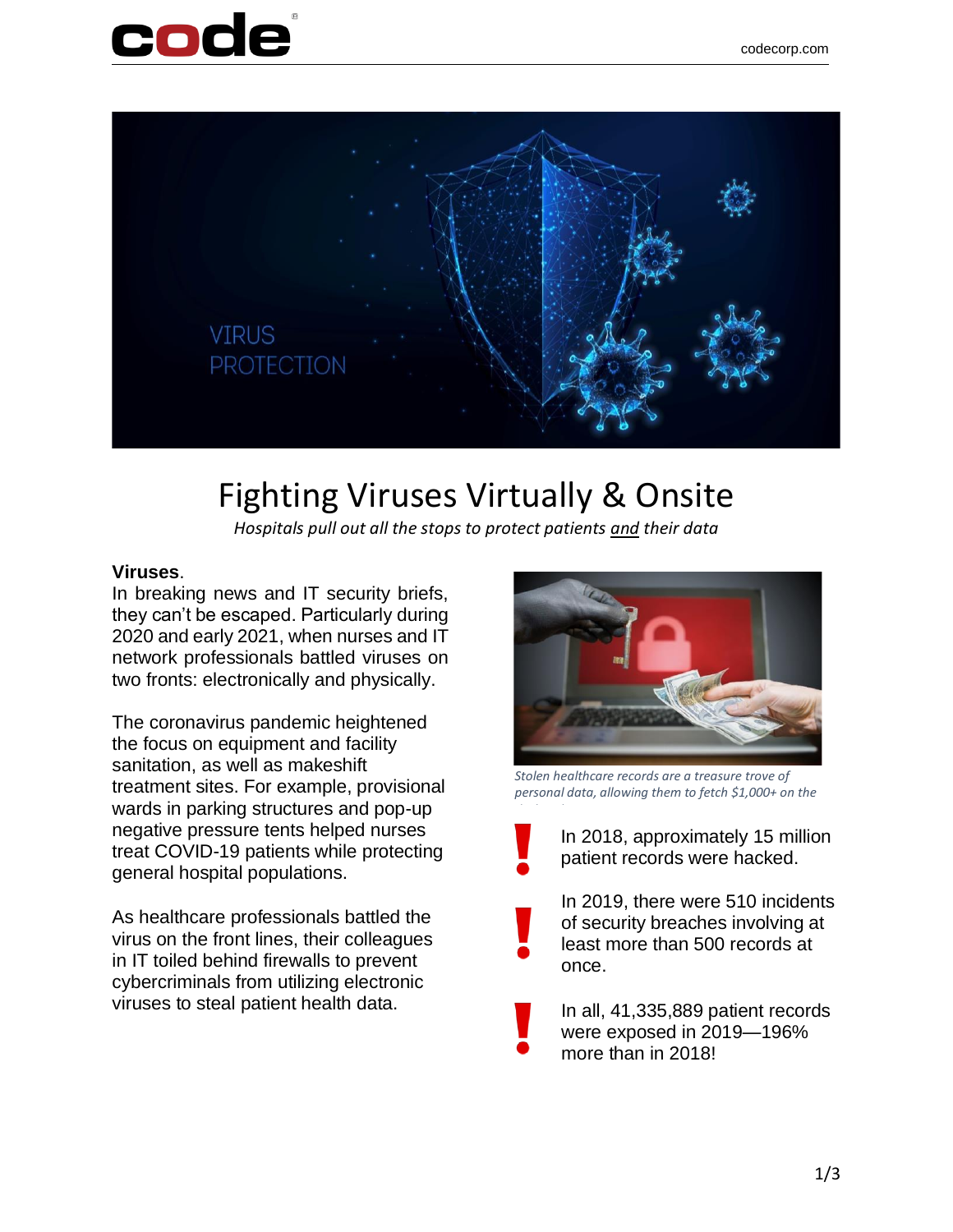# code

### **It** *Was* **Yours —** *Now* **It's Mine**

Stolen healthcare records are rich in personal information, such as Social Security numbers, wellness and mental health history, and addresses. This wealth of data allows them to command \$1,000+ on the dark web. The records also enable extortion or long-term identity theft, including tax and home equity fraud that take victims years to correct (see *[HealthTech Magazine](https://healthtechmagazine.net/article/2019/10/what-happens-stolen-healthcare-data-perfcon)*).

The federal penalties for medical record breaches can be severe, with four tiers based on three factors:

- Level of breach awareness.
- Degree of preventive action taken.
- Measures taken following any prior breach incident [\(view article\)](https://www.americanretrieval.com/medical-records-breach).

Amid the ongoing COVID-19 pandemic, healthcare data attacks will likely rise once 2020's data is reviewed. Given recent history, the likely culprits behind the largest breaches will be phishing campaigns, improperly disposed files, and sophisticated cyberattacks.

#### **How Do Breaches Occur?**

For years, the suppliers of bedside equipment, such as barcode readers, have touted Internet connectivity. This setup is fast, flexible, and fairly reliable. A barcode reader is typically connected to a computer via cable or Wi-Fi. This scanning environment allows two-way communication between the device and other sources, like a server-linked PC, electronic health record (EHR) system, or an external site. Data is captured and instantly transferred upstream. Unfortunately, both Wi-Fi and Internet connectivity open the door to viruses and hackers.



### **1 IN 4 WIRELESS NETWORKS IS UNSECURED**

**Security's in the Palm of Your Hand** To help protect patients from cybercrime, advanced healthcare suppliers are fortifying devices, such as barcode readers, with:

- The Bluetooth<sup>®</sup> 5.0 wireless communication standard.
- Programming languages (e.g., JavaScript).

To understand each technology's role in securing patient data, let's review the basics of each.

# **Bluetooth® 5**:

Worried about transmitting data via Wi-Fi? Consider a device that uses Bluetooth<sup>®</sup> 5.0 to send scanned data, e.g., from a blood bag, to a workstation running EHR software. Among their capabilities and security features, Bluetooth-enabled healthcare tools utilize cryptography, key exchange, and numeric comparison to protect data by making it harder (but not impossible) to intercept.

### **JavaScript platform**:

Phishing scams and viruses can masquerade in 2D barcodes that a